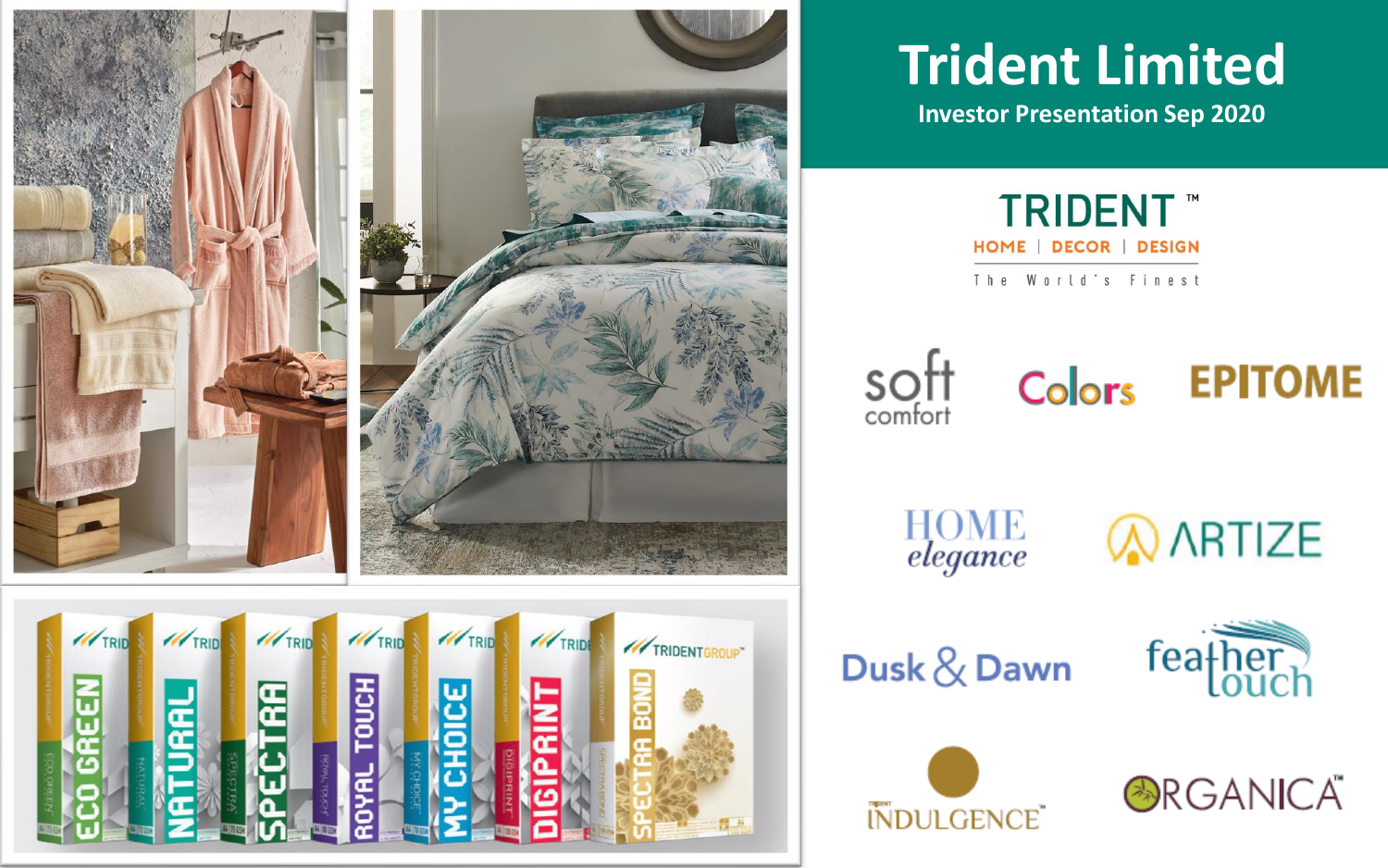#### **Safe Harbour**

This presentation has been prepared by Trident Limited (the "Company") for general information purposes only, without regard to any specific objectives, suitability, financial situations and needs of any particular person and does not constitute any recommendation or form part of any offer or invitation, directly or indirectly, in any manner, or inducement to sell or issue, or any solicitation of any offer to purchase or subscribe for, any securities of the Company, nor shall it or any part of it or the fact of its distribution form the basis of, or be relied on in connection with, any contract or commitment therefor. This presentation does not solicit any action based on the material contained herein. Nothing in this presentation is intended by the Company to be construed as legal, accounting or tax advice.

This presentation has been prepared by the Company based upon information available in the public domain. This presentation has not been approved and will not or may not be reviewed or approved by any statutory or requlatory authority in India or by any Stock Exchange in India. This presentation may include statements which may constitute forward-looking statements. The actual results could differ materially from those projected in any such forward-looking statements because of various factors. The Company assumes no responsibility to publicly amend, modify or revise any forward-looking statements, *on the basis of any subsequent developments, information or events, or otherwise.*

This presentation contains certain forward-lookina statements relatina to the business, financial performance, strateay and results of the Company and/ or the industry in which it operates. Forward-lookina statements are statements concerning future circumstances and results, and any other statements that are not historical facts, sometimes identified by the words including, without limitation "believes". "expects", "predicts", "intends", "projects", "plans", "estimates", "aims", "foresees", "anticipates", "targets", and similar expressions. The forward-looking statements, including those cited from third party sources, contained in this presentation are based on numerous assumptions and are uncertain and subject to risks. A multitude of factors including, but not limited to, changes in demand, competition and technology, can cause actual events, performance or results to differ significantly from any anticipated development. Neither the Company nor its affiliates or advisors or representatives nor any of its or their parent or subsidiary undertakings or any such person's officers or employees quarantees that the assumptions underlying such forward-looking statements are free from errors nor does either accept any responsibility for the future accuracy of the forward-looking statements contained in this presentation or the actual occurrence of the forecasted developments. Forward-looking statements speak only as of the date of this presentation and are not quarantees of future performance. As a result, the Company expressly disclaims any obligation or undertaking to release any update or revisions to any forward-looking statements in this presentation as a result of any change in expectations or any change in events, conditions, assumptions or circumstances on which these forward looking statements are based. Given these uncertainties and other factors, viewers of this presentation are cautioned not to place undue reliance on these forward-looking statements.

The information contained in these materials has not been independently verified. None of the Company, its directors, promoter or affiliates, nor any of its or their respective employees, advisers or representatives or any other person accepts any responsibility or liability whatsoever, whether arising in tort, contract or otherwise, for any errors, omissions or inaccuracies in such information or opinions or for any loss, cost or damage suffered or incurred howsoever arising, directly or indirectly, from any use of this presentation or its contents or otherwise in connection with this presentation, and makes no representation or warranty, express or implied, for the contents of this presentation includina its accuracy, fairness, completeness or verification or for any other statement made or purported to be made by any of them, or on behalf of them, and nothing in this presentation or at this presentation shall be relied upon as a promise or representation in this respect, whether as to the past or the future. Past performance is not a quide for future performance. The information contained in this presentation is current, and if not stated otherwise, made as of the date of this presentation. The Company undertakes no obligation to update or revise any information in this presentation as a result of new information, future events or otherwise. Any person/party intending to provide finance/invest in the shares/businesses of the Company shall do so after seeking their own professional advice and after carrying out their own due diligence procedure to ensure that they are making an informed decision.

This presentation is not a prospectus, a statement in lieu of a prospectus, an offering circular, an advertisement or an offer document under the Companies Act, 2013, as amended, the Securities and Exchange Board of India (Issue of Capital and Disclosure Reauirements) Reaulations, 2009, as amended, or any other applicable law in India.

This presentation is strictly confidential and may not be copied or disseminated, in whole or in part, and in any manner or for any purpose. No person is authorized to give any information or to make any representation not contained in or inconsistent with this presentation and if given or made, such information or representation must not be relied upon as having been authorized by any person. Failure to comply with this restriction may constitute a violation of the applicable securities laws. Neither this document nor any part or copy of it may be distributed, directly or indirectly, in the United States. The distribution of this document in certain jurisdictions may be restricted by law and persons in to whose possession this presentation comes should inform themselves about and observe any such restrictions. By reviewing this presentation, you garee to be bound by the foregoing limitations. You further represent and garee that you are located outside the United States and you are permitted under the laws of your *jurisdiction to receive this presentation.*

This presentation is not an offer to sell or a solicitation of any offer to buy the securities of the Company in the United States or in any other jurisdiction where such offer or sale would be unlawful. Securities may not be offered, sold, resold, pledaed, delivered, distributed or transferred, directly or indirectly, in to or within the United States absent registration under the Securities Act, except pursuant to an exemption from, or in a transaction not subject to, the registration requirements of the Securities Act and in compliance with any applicable securities laws of any state or other jurisdiction of the United States. The Company's securities have not been and will not be registered under the United States Securities Act of 1933, as amended.

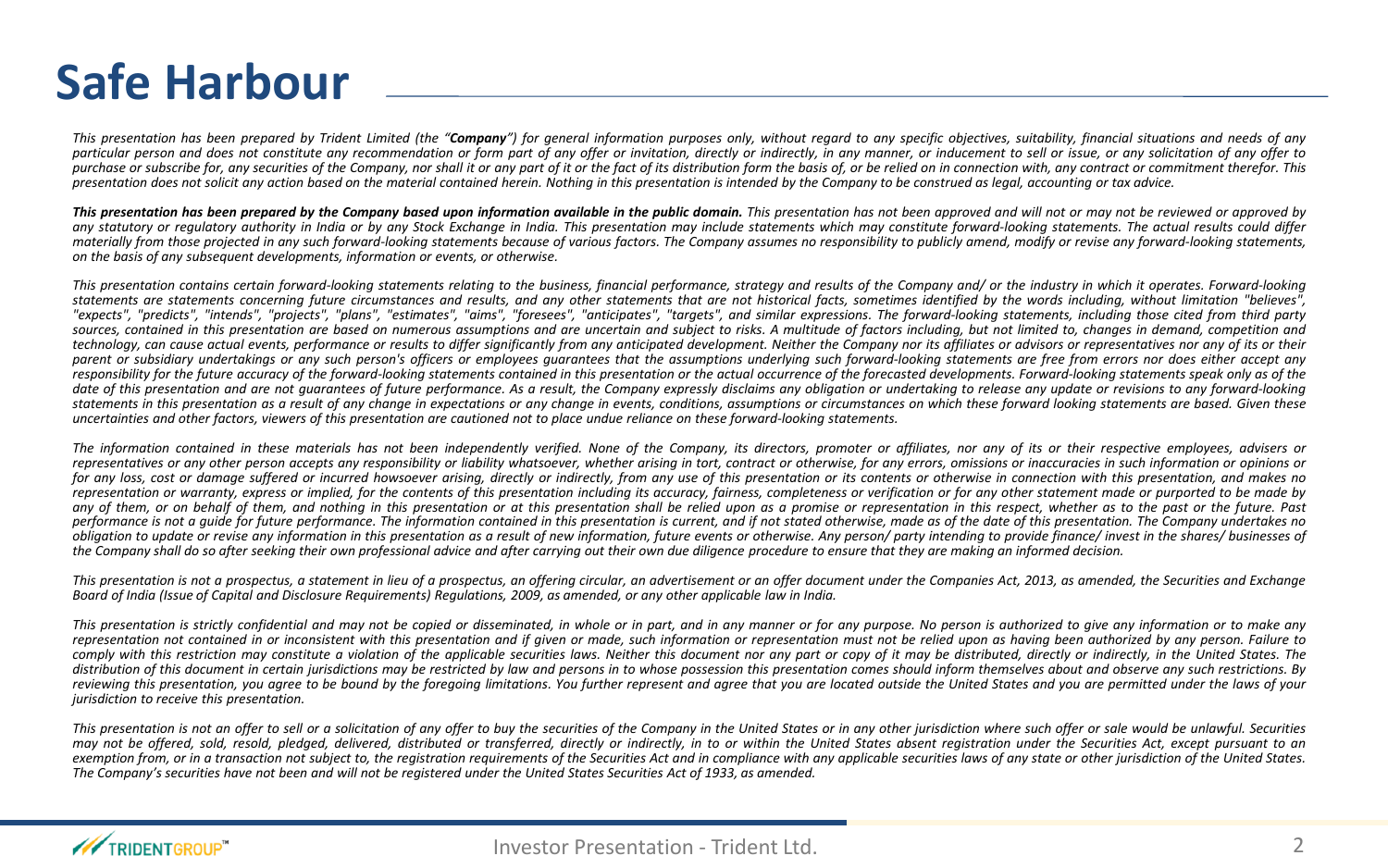#### **Overview**

#### **Textiles Paper**

#### **Largest Player in terms of Terry Towel Capacity & One of the largest players in Home Textile Space in India**

#### **Highest Operating Margin among Key Listed Players in India**



#### **One of the Leading Business Groups with interest in Textiles and Paper Revenue Split between segments** 48% 51% 54% 65% 33% 30% 26% 17% 19% 19% 20% 18% FY18 FY19 FY20 Q1 FY21 ■ Bath & Bed Linen Yarn Paper

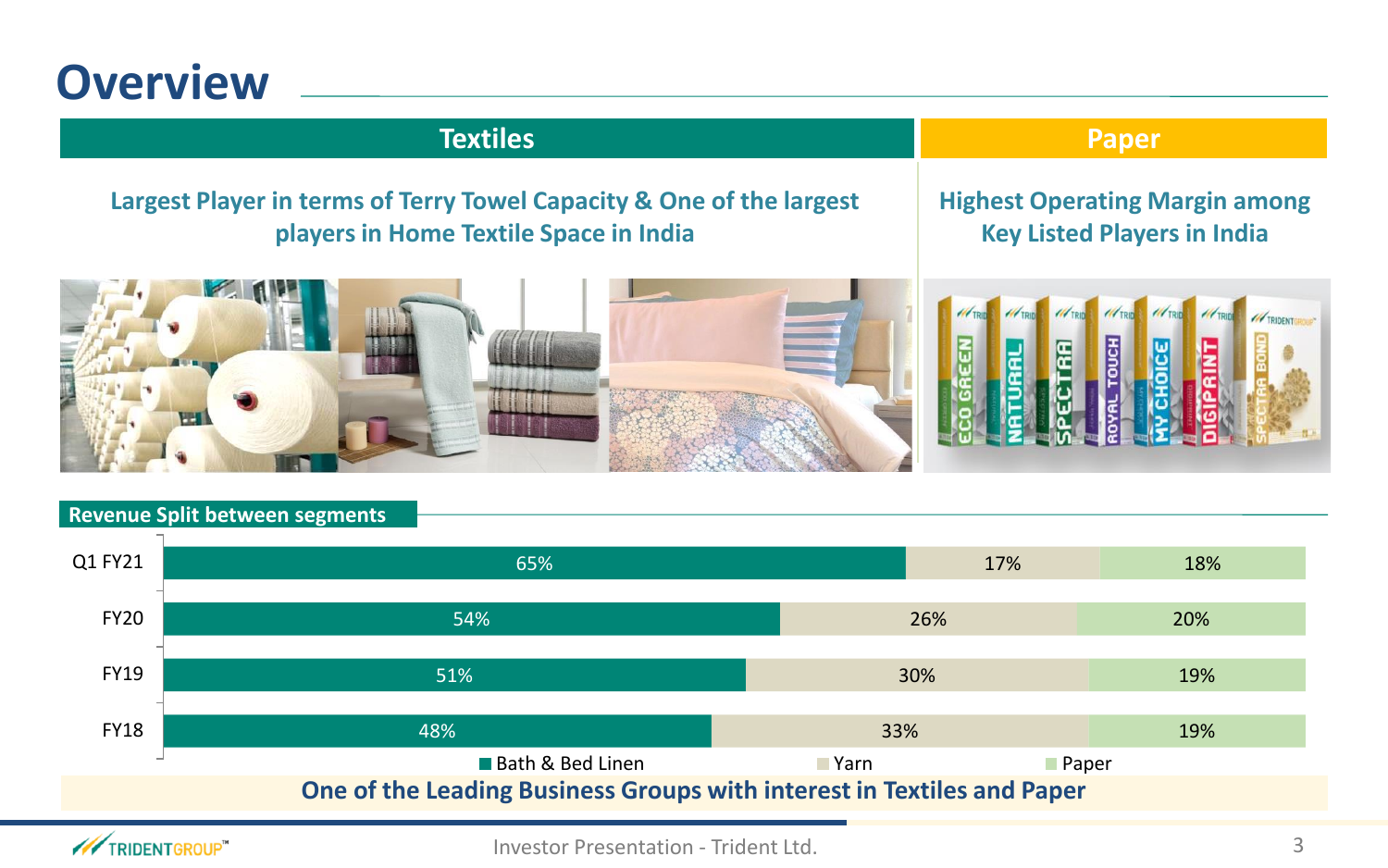### **Snapshot**

| <b>Key Market Statistics</b>         | 28-Sep-2020     |
|--------------------------------------|-----------------|
| <b>BSE Ticker</b>                    | 521064          |
| <b>NSE Ticker</b>                    | <b>Trident</b>  |
| <b>Bloomberg Code</b>                | <b>TRID:IN</b>  |
| <b>Reuters</b>                       | <b>TRIF.NS</b>  |
| Market Price (Rs)                    | 6.89            |
| Market Cap (INR Crore / USD Mn)      | 3511/478        |
| Number of Outstanding Shares (Crore) | 509.60*         |
| <b>Face Value</b>                    | Rs. 1 per share |
| 52-week High / Low (Rs.)             | 8.40/3.05       |

#### **Shareholding Pattern – 30th Jun, 2020**

| <b>Category</b> | <b>Jun, 2020</b> | <b>Mar, 2020</b> |
|-----------------|------------------|------------------|
| Promoters       | 71.07%           | 71.06%           |
| Public          | 28.93%           | 28.94%           |





*\*Each equity share having face value of Rs 10 each has been split into 10 equity shares with face value of Rs 1 each. Accordingly previous year figures have been recomputed* 

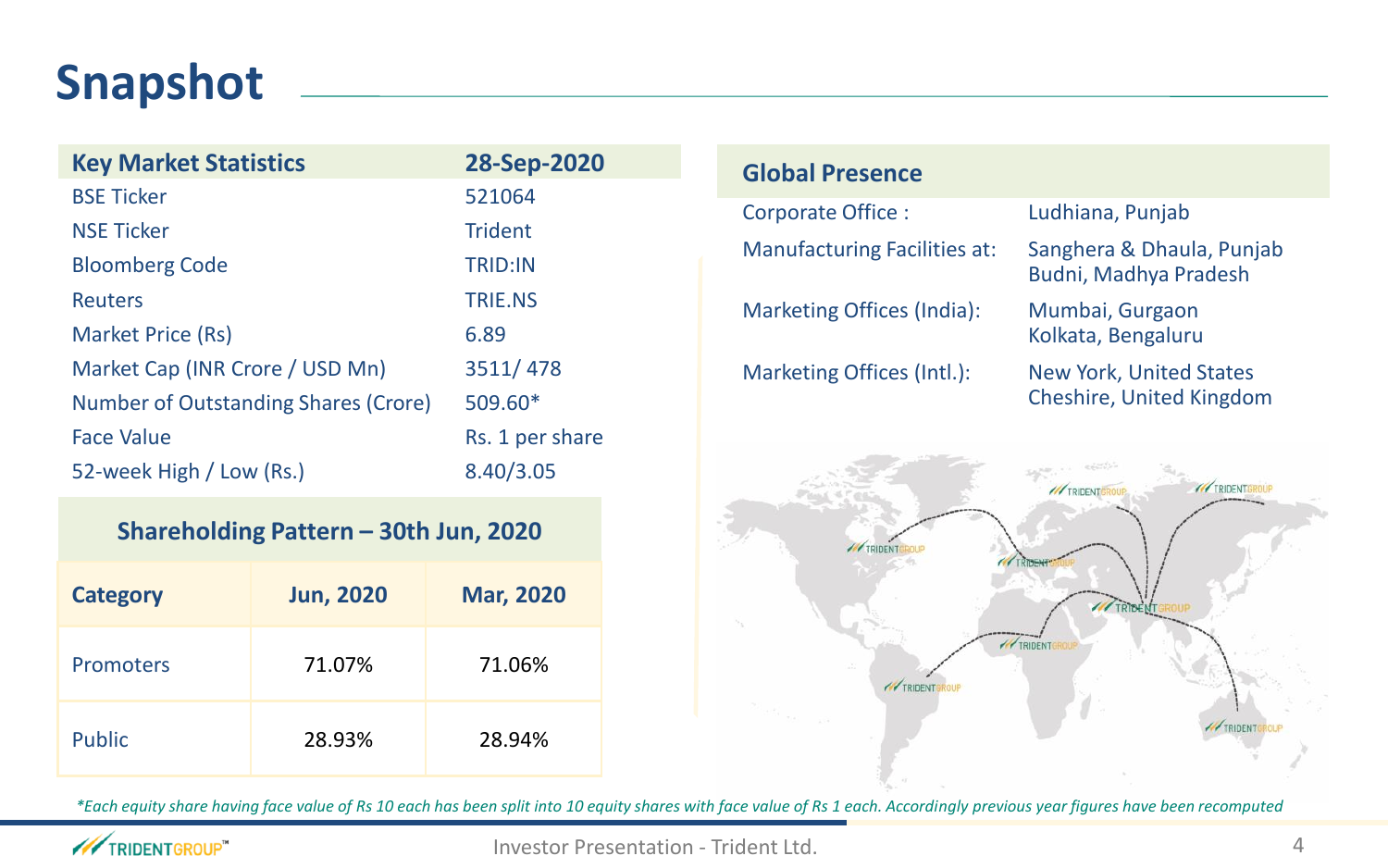### **Evolution**



**XX**TRIDENTGROUP"

Investor Presentation - Trident Ltd. 5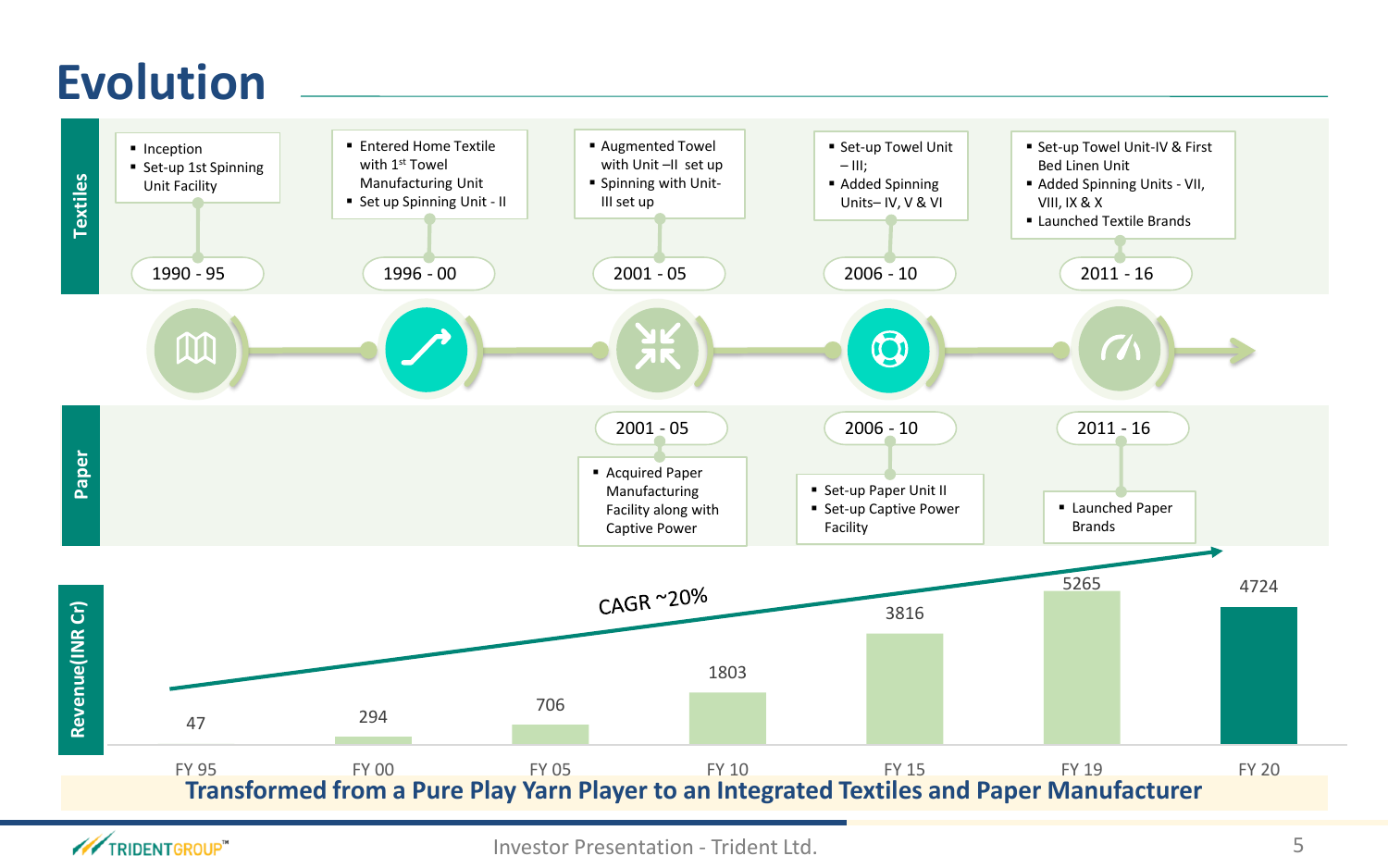## **Key Highlights - P&L**

| Q1 FY21                                       |                     |  |  |  |
|-----------------------------------------------|---------------------|--|--|--|
| <b>TOTAL INCOME (INR CR)</b>                  | <b>PBT (INR CR)</b> |  |  |  |
| 713<br>$-46%$                                 | 13<br>$-93%$        |  |  |  |
| Q1 FY20: 1313                                 | Q1 FY20:183         |  |  |  |
|                                               |                     |  |  |  |
| <b>EBIDTA (INR CR)</b><br><b>PAT (INR CR)</b> |                     |  |  |  |
| 119<br>$-60%$                                 | 10<br>$-92%$        |  |  |  |
| Q1 FY20:301                                   | Q1 FY20:123         |  |  |  |
|                                               |                     |  |  |  |
| <b>EBIT (INR CR)</b>                          | <b>EPS (INR)</b>    |  |  |  |
| 36<br>$-83%$                                  | 0.02<br>$-22$       |  |  |  |
| <b>FY19:216</b>                               | <b>FY19:0.24</b>    |  |  |  |

- **Overall decline is primarily due to COVID-19 related market volatility during the current quarter. Therefore, results for Quarter 1 of 2020-21 are not comparable to previous corresponding period results**
- **Exports contributed 74% of the total revenue for the quarter**
- Bed Linen segment registered revenue growth of 37% in current quarter Q-o-Q basis inspite of lower volumes and owing to better product mix
- Finance Cost in Q1 FY21 reduced to INR 23.1 Crores, reduction of 29% as compared to INR 32.5 Crores in Q1 FY20 (on account of debt reduction)
- **EBITDA Margin stood at 16.6% in Q1 FY21 despite** 46% reduction in revenue

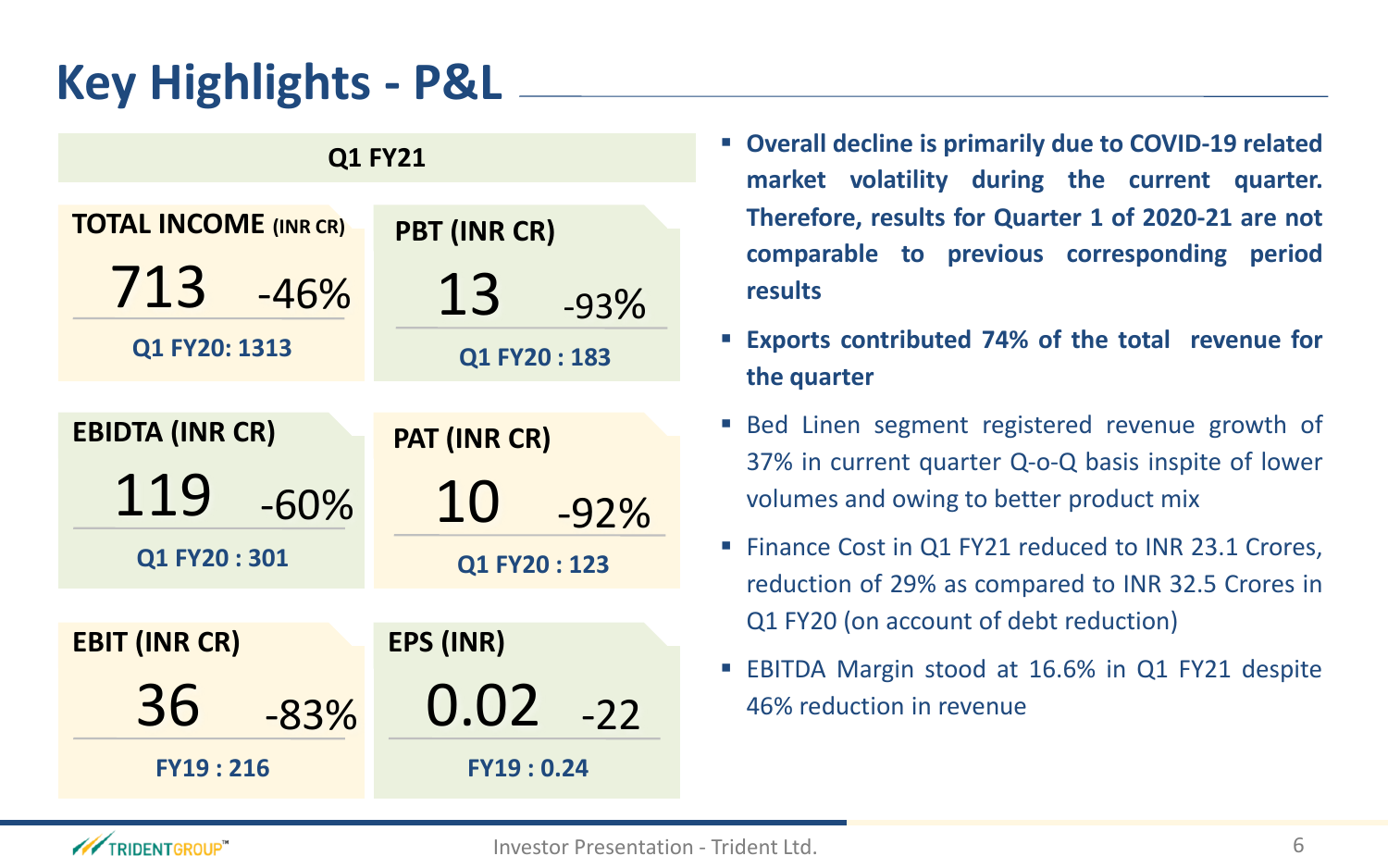## **Key Highlights - B/S**

| as on June 30, 2020                              |                             |  |  |  |
|--------------------------------------------------|-----------------------------|--|--|--|
| LT DEBT (INR CR)<br><b>NET DEBT (INR CR)</b>     |                             |  |  |  |
| $1245 - 329c$ r                                  | 836 -215Cr                  |  |  |  |
| FY20: 1614                                       | <b>FY19:1051</b>            |  |  |  |
|                                                  |                             |  |  |  |
| <b>NET DEBT/EBIDTA</b><br><b>NET DEBT/EQUITY</b> |                             |  |  |  |
|                                                  |                             |  |  |  |
| 0.4                                              | 2.6                         |  |  |  |
| FY20:0.5                                         | <b>FY20:1.9</b>             |  |  |  |
|                                                  |                             |  |  |  |
| <b>REPAYMENT (INR CR)</b>                        | <b>CASH PROFIT (INR CR)</b> |  |  |  |
| 226                                              | 93                          |  |  |  |

- **Repayment of Long Term Debt by INR 226 Crores in Q1 FY21 including prepayment of high cost loans amounting to INR 140 Crores**
- **Net Debt reduced significantly in Q1 FY21 to reach level of INR 1245 Crores as compared to previous quarter**



**Net Debt (INR CR)**

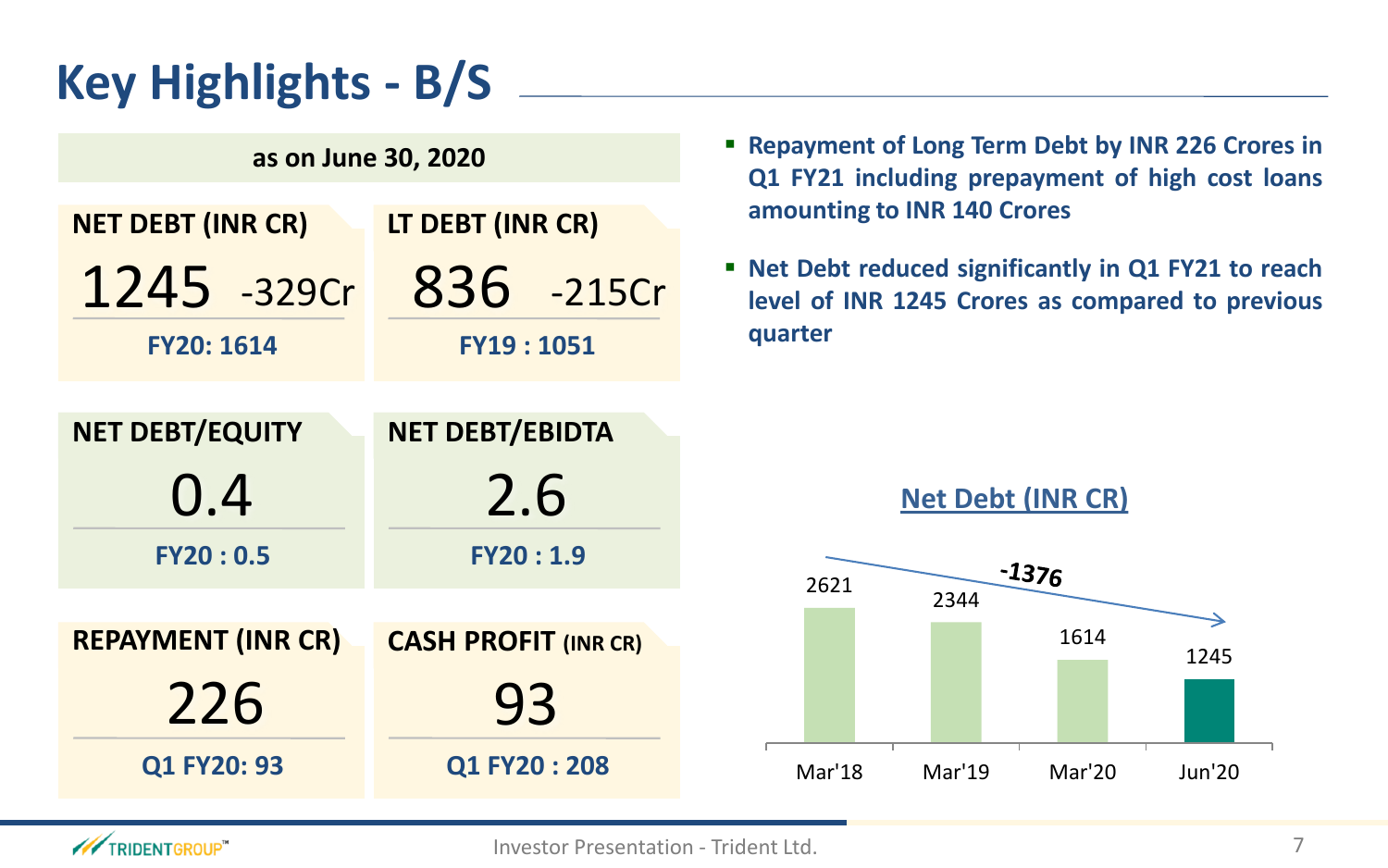## **P&L Statement (S)**

| <b>Particulars</b>       | <b>Q1 FY21</b> | <b>Q4 FY20</b> | <b>Shift</b> | <b>FY20</b> | <b>FY19</b> | <b>Shift</b> |
|--------------------------|----------------|----------------|--------------|-------------|-------------|--------------|
| <b>Total Income</b>      | 713.4          | 997.3          | $-28.5%$     | 4723.9      | 5265.3      | $-10.3%$     |
| <b>EBITDA</b>            | 118.7          | 152.0          | $-21.9%$     | 865.3       | 1023.1      | $-15.4%$     |
| <b>EBITDA %</b>          | 16.6%          | 15.2%          | $-116bps$    | 18.3%       | 19.4%       | $-111$ bps   |
| Depreciation             | 82.4           | 81.5           | 1.1%         | 333.3       | 363.9       | $-8.4%$      |
| <b>EBIT</b>              | 70.4           | 70.4           | $-48.5%$     | 532.0       | 659.2       | $-19.3%$     |
| <b>Finance Cost</b>      | 23.1           | 27.8           | $-16.8%$     | 110.8       | 112.3       | $-1.3%$      |
| <b>Profit Before Tax</b> | 13.2           | 42.7           | $-69.1%$     | 421.2       | 546.9       | $-23.0%$     |
| <b>Profit After Tax</b>  | 10.1           | 39.6           | $-74.5%$     | 341.8       | 370.9       | $-7.8%$      |
| EPS (INR)                | 0.02           | 0.08           |              | 0.67        | 0.73        | $-8.2%$      |
| <b>Cash Profit</b>       | 92.5           | 121.1          | $-23.6%$     | 675.1       | 734.8       | $-8.1%$      |

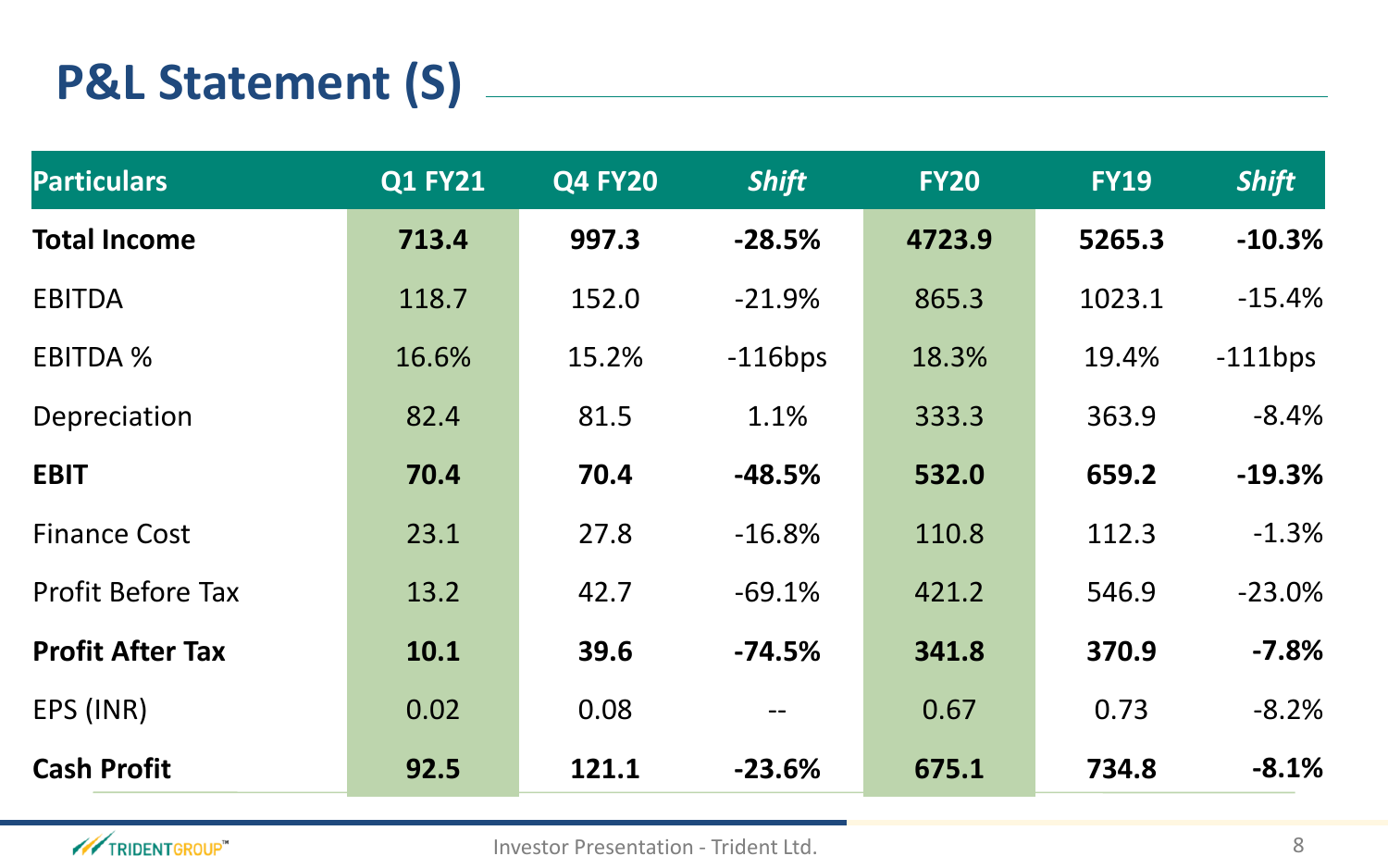### **Dividend Payout**

| <b>Year</b>                                                        | <b>Total Div%</b>              | Div. Amt.<br>(INR Per Share) | <b>Type</b>             | %age |
|--------------------------------------------------------------------|--------------------------------|------------------------------|-------------------------|------|
|                                                                    | $0.36/-$<br><b>FY20</b><br>36% | 3 <sup>rd</sup> Interim      | 18%                     |      |
|                                                                    |                                | 2 <sup>nd</sup> Interim      | 9%                      |      |
|                                                                    |                                | $1st$ Interim                | 9%                      |      |
|                                                                    |                                |                              | Final                   | 6%   |
|                                                                    |                                | 3 <sup>rd</sup> Interim      | 12%                     |      |
| <b>FY19</b><br>30%                                                 | $0.30/-$                       | 2 <sup>nd</sup> Interim      | 6%                      |      |
|                                                                    |                                |                              | $1st$ Interim           | 6%   |
|                                                                    |                                |                              | Final                   | 3%   |
| <b>FY18</b>                                                        | $0.15/-$<br>15%                | 2 <sup>nd</sup> Interim      | 6%                      |      |
|                                                                    |                                | $1st$ Interim                | 6%                      |      |
| <b>FY17</b><br>15%                                                 |                                | Final                        | 3%                      |      |
|                                                                    | $0.15/-$                       |                              | 2 <sup>nd</sup> Interim | 6%   |
|                                                                    |                                | $1st$ Interim                | 6%                      |      |
| *Dividend Distribution Policy is available at www.tridentindia.com |                                |                              |                         |      |

#### **<u>Dividend Payout Ratio</u>**





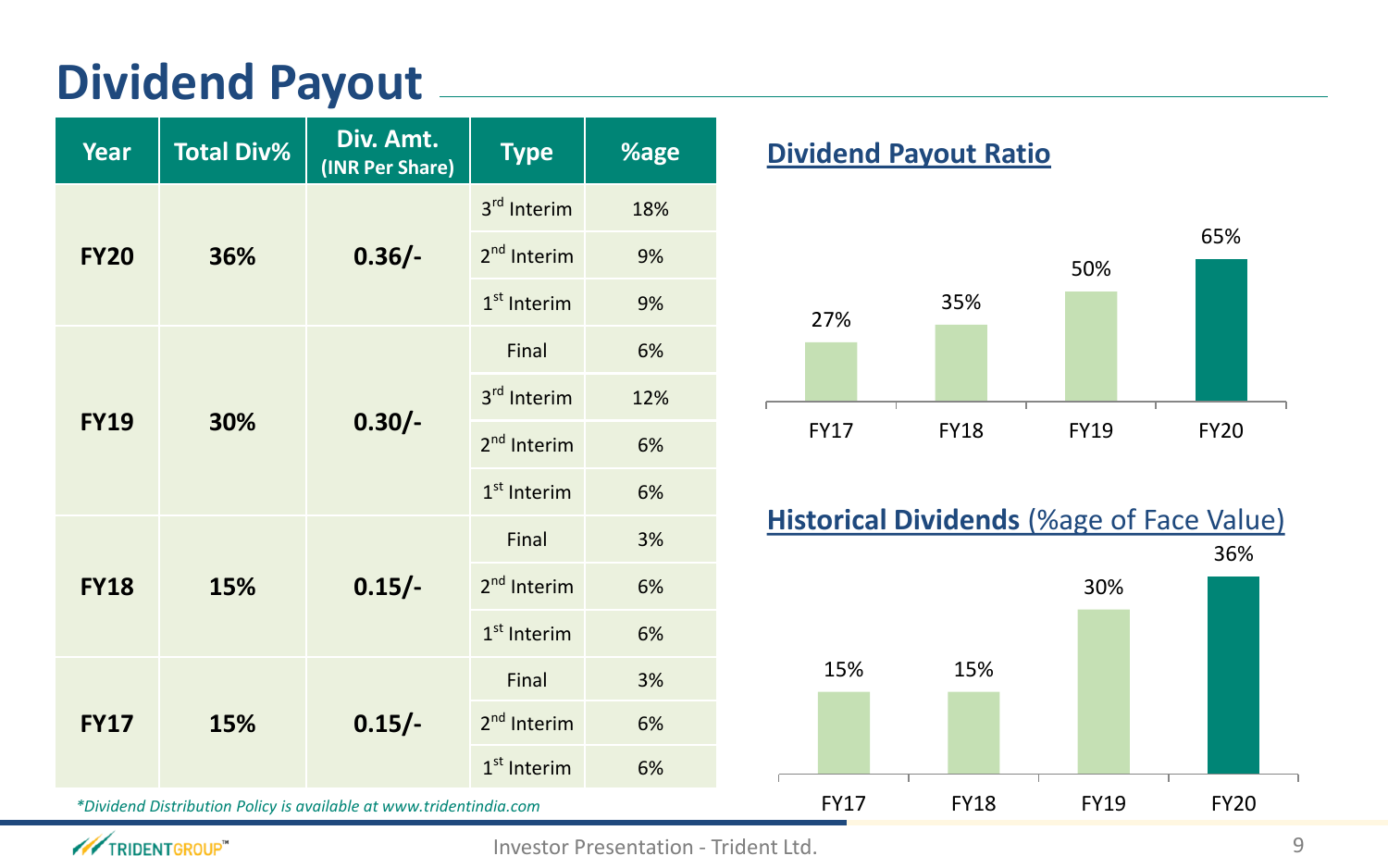### **Textile - Financials**



#### **XX**TRIDENTGROUP"

Investor Presentation - Trident Ltd. 10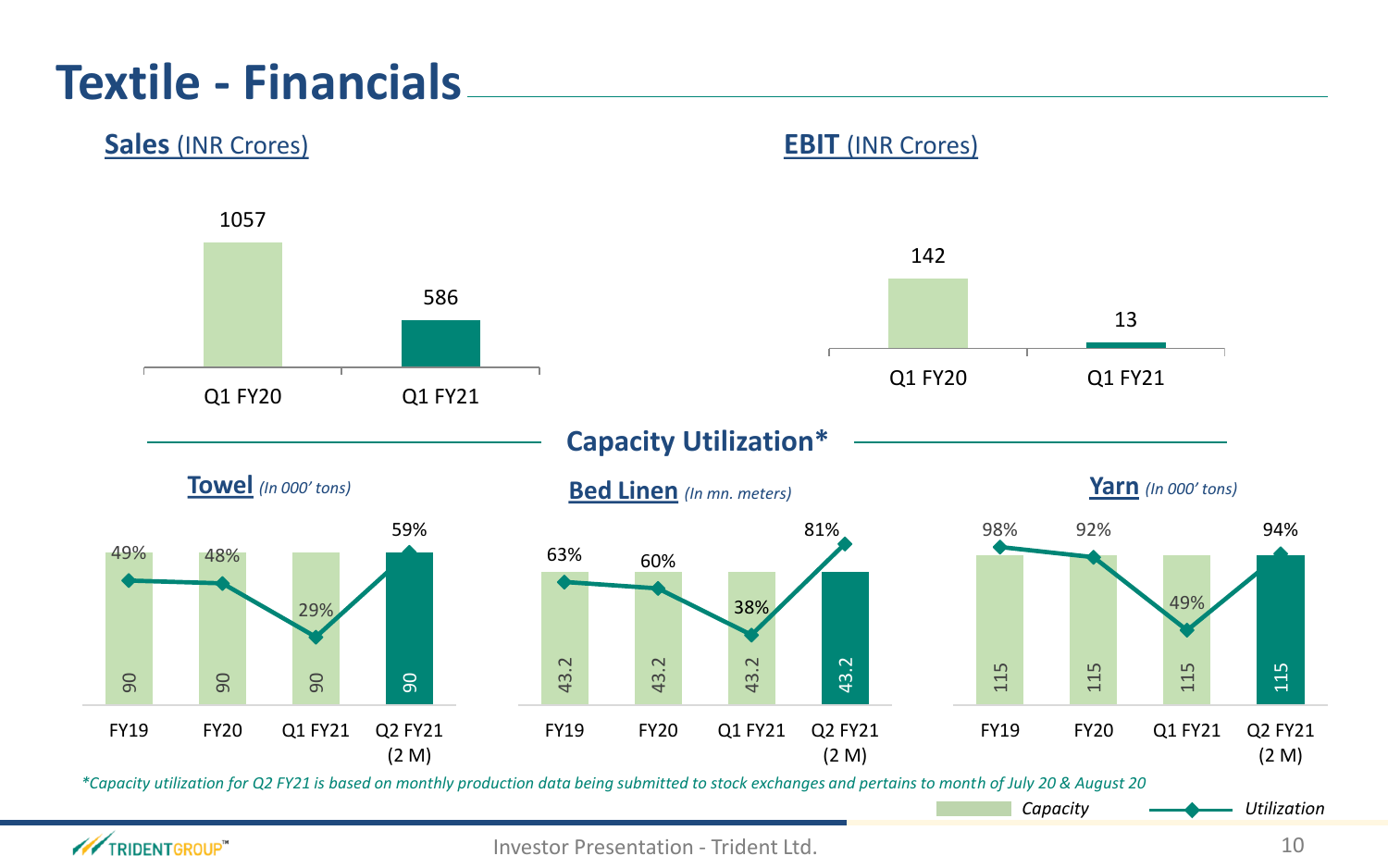### **Paper - Financials**

**Sales** (INR Crores) **EBIT** (INR Crores)



#### **Capacity Utilization** (Tonnage Basis)





#### **Copier v/s Non-Copier**



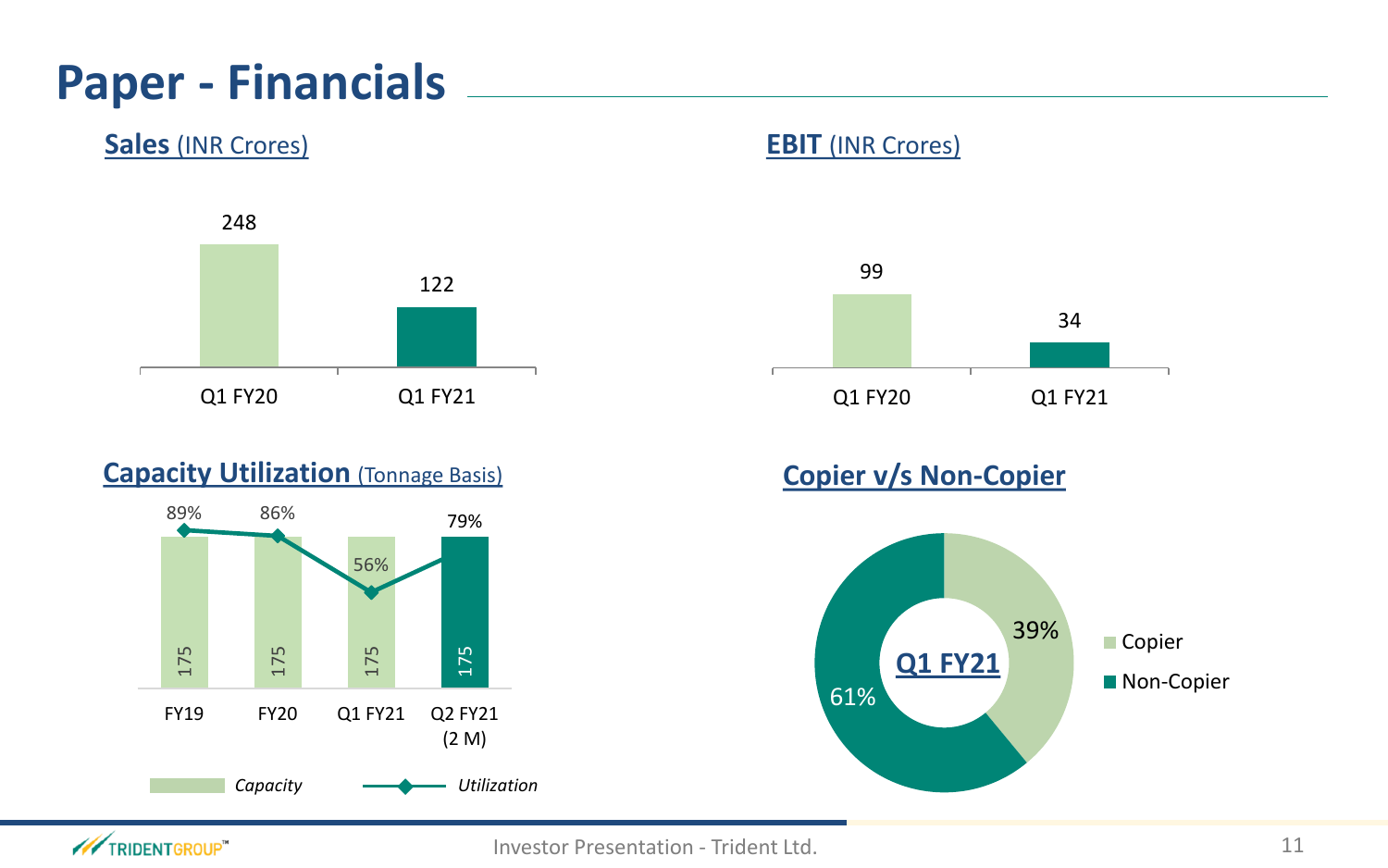### **Financial Performance**





**PAT (INR Cr) Interest Coverage Ratio**





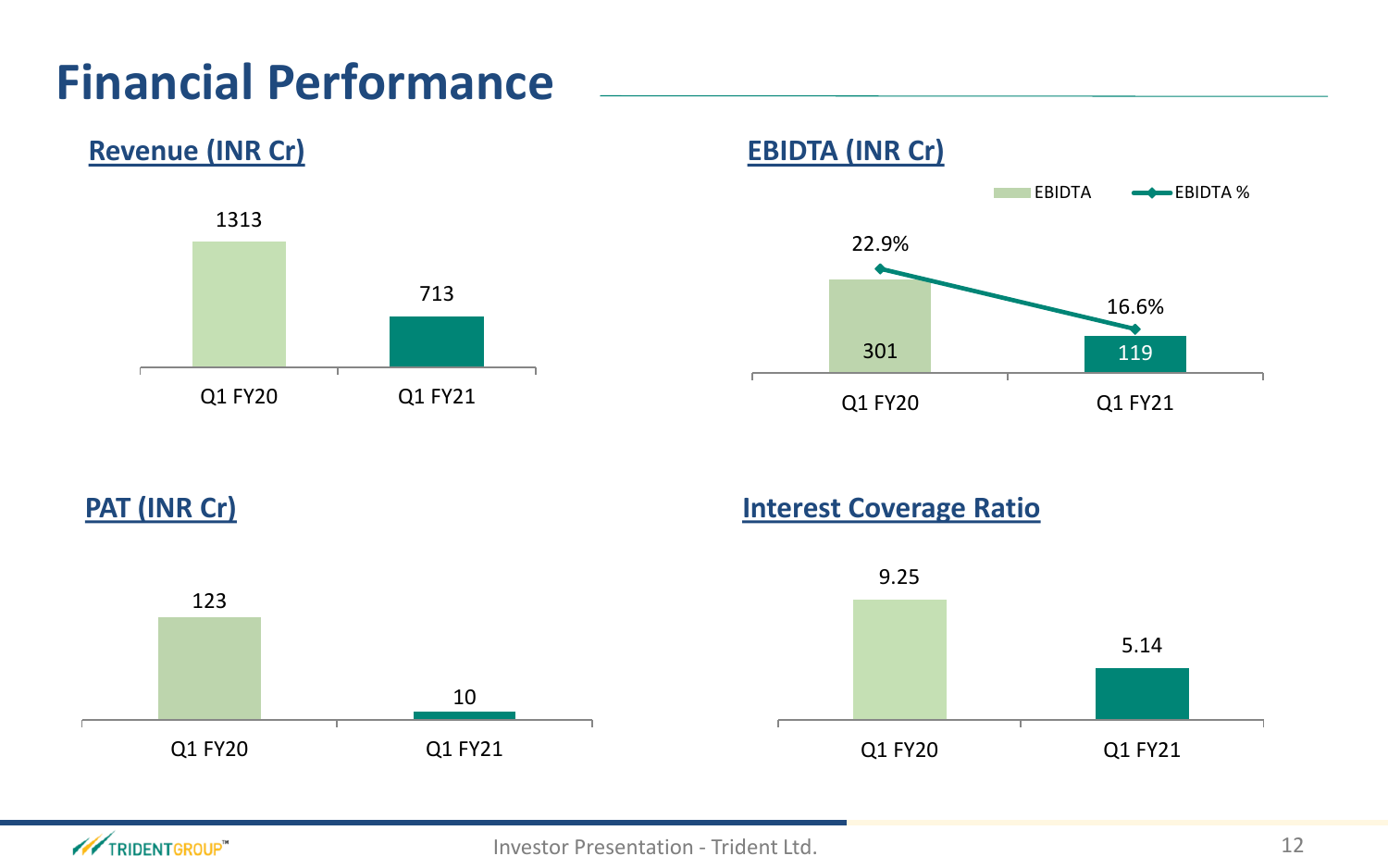### **Financial Performance**









*\*Excludes fair valuation of land as per IND – AS and exceptional items* 

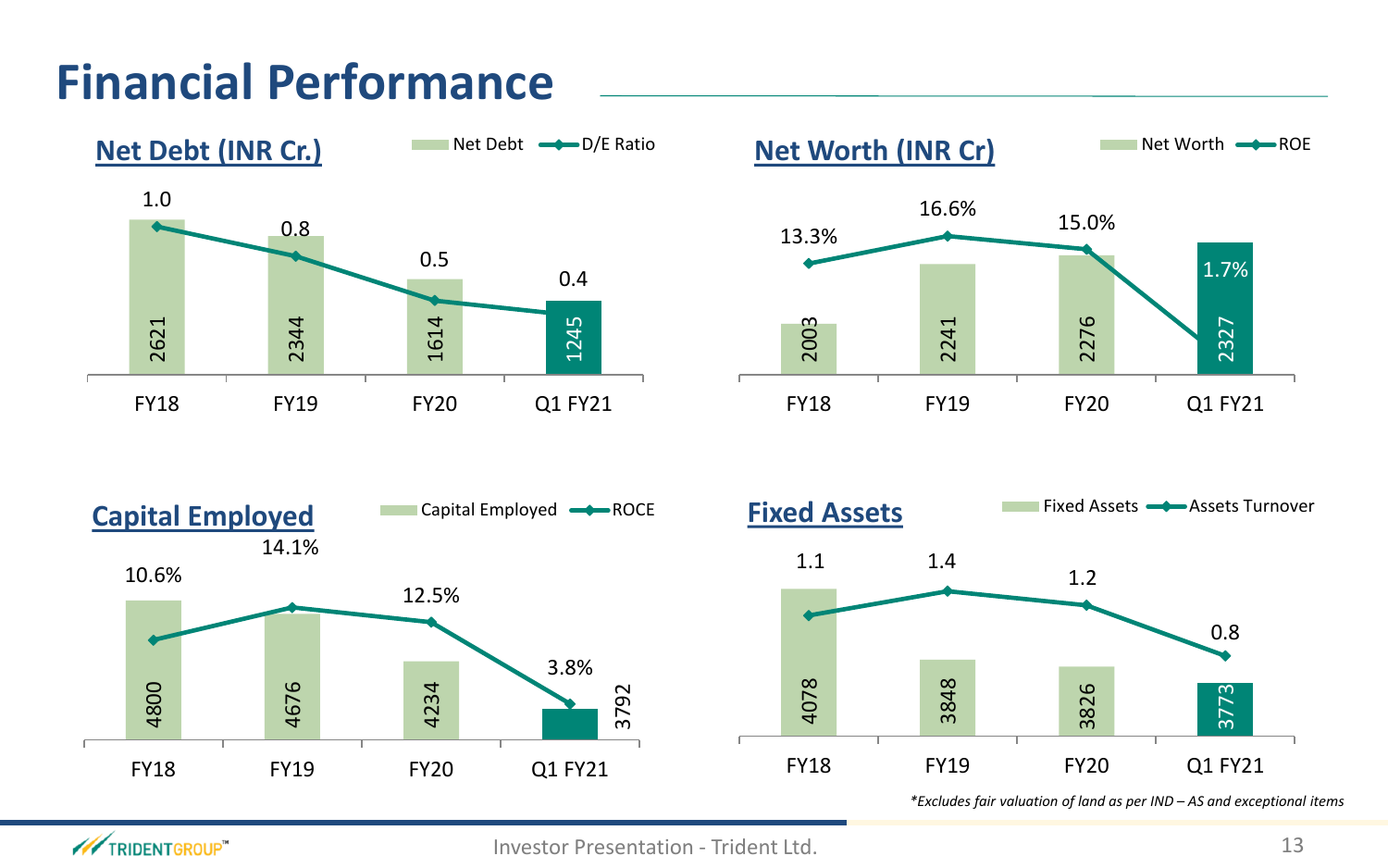#### **Key Ratios**

| <b>Particulars (INR crore)</b>     | <b>Q1 FY21</b> | <b>FY20</b> | <b>FY19</b> |
|------------------------------------|----------------|-------------|-------------|
| <b>Return on Capital Employed*</b> | 3.8%           | 12.5%       | 14.1%       |
| <b>Return on Equity*</b>           | 1.7%           | 15.0%       | 16.6%       |
| <b>Interest Coverage</b>           | 5.1            | 7.8         | 9.1         |
| <b>Net Debt to Equity</b>          | 0.4            | 0.5         | 0.8         |
| Net Debt / EBITDA                  | 2.6            | 1.9         | 2.3         |
|                                    |                |             | $*F$        |

*\*Excludes fair valuation of land as per IND – AS*

▪ **CRISIL A1+/ IND A1+**

| Credit  | <b>Example 2018 CARE AA- (LT Bank Facilities)</b> |            |
|---------|---------------------------------------------------|------------|
| Rating: | <b>CRISIL A1+/ CARE A1+ (ST Bank Facilities)</b>  | CP Rating: |